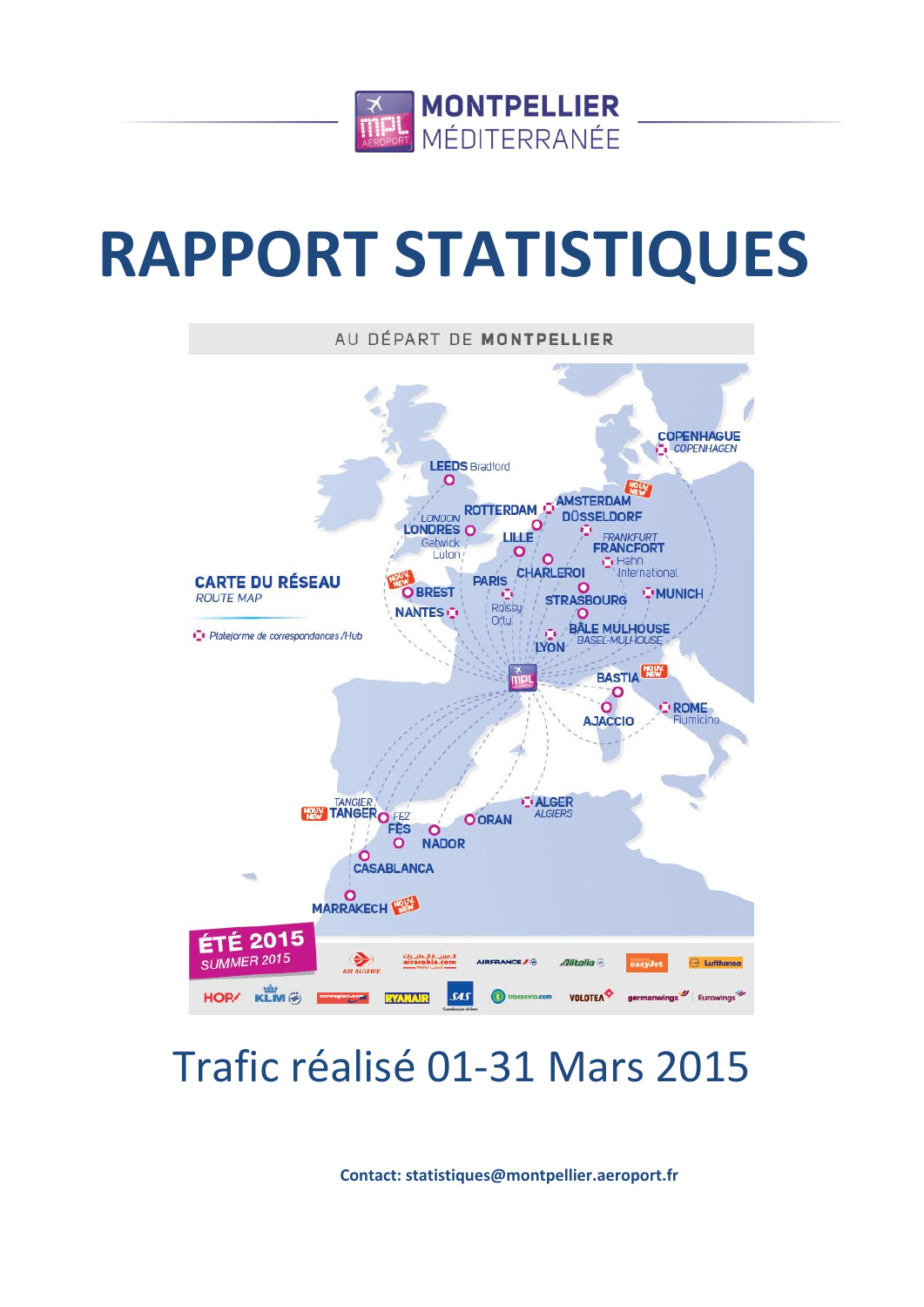## **TRAFIC COMMERCIAL**

|                             | Mois de : MARS |         |           | Cumul jusqu'au mois de : MARS |         |               |
|-----------------------------|----------------|---------|-----------|-------------------------------|---------|---------------|
|                             | 2015           | 2014    | Variation | 2015                          | 2014    | Variation     |
| <b>Passagers:</b>           | 105 766        | 105 553 | 0,20%     | 290 181                       | 284 180 | 2,11%         |
| <b>LOCAUX:</b>              | 105 663        | 105 481 | 0,17%     | 290 053                       | 284 108 | 2,09%         |
| <b>NATIONAUX</b>            | 82 576         | 82 277  | 0,36%     | 229 779                       | 225 561 | 1,87%         |
| <b>Réguliers</b>            | 81 218         | 81 980  | $-0,93%$  | 227 641                       | 224 879 | 1,23%         |
| Non Réguliers               | 1 358          | 297     | 357,24%   | 2 1 3 8                       | 682     | 213,49%       |
| <b>EUROPEENS</b>            | 18 0 21        | 16859   | 6,89%     | 45 0 29                       | 40 256  | <b>11,86%</b> |
| <b>Réguliers</b>            | 17736          | 16 438  | 7,90%     | 43 598                        | 39 353  | 10,79%        |
| Non Réguliers               | 285            | 421     | $-32,30%$ | 1 4 3 1                       | 903     | 58,47%        |
| <b>INTERNATIONAUX</b>       | 5 0 66         | 6 3 4 5 | $-20,16%$ | 15 245                        | 18 291  | $-16,65%$     |
| <b>Réguliers</b>            | 5 0 6 5        | 6 3 4 3 | $-20,15%$ | 15 244                        | 18 286  | $-16,64%$     |
| Non Réguliers               |                |         | $-50,00%$ |                               | 5       | $-80,00%$     |
| <b>TRANSITS (ARRIVEES):</b> | 103            | 72      | 43,06%    | 128                           | 72      | 77,78%        |

 $\Box$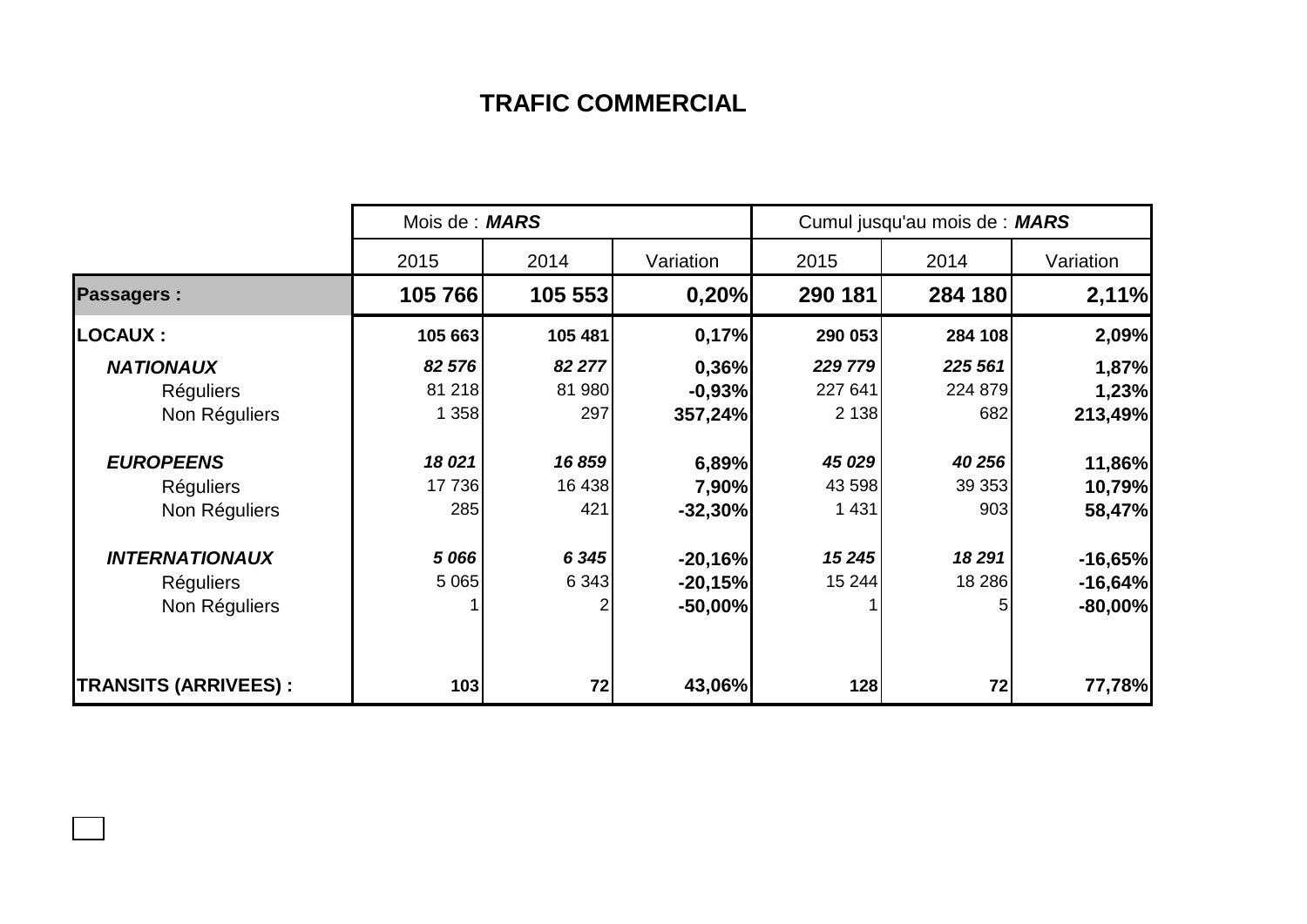#### **à fin MARS 2015 Comparatif Trafic Par Compagnies - 2015/14 Vols Réguliers et Non Réguliers**

|                                                                  |         |         |                          | <b>TOTAL</b> |         |                          |
|------------------------------------------------------------------|---------|---------|--------------------------|--------------|---------|--------------------------|
|                                                                  | mars    |         | Variation                |              |         | Variation                |
|                                                                  | 2014    | 2015    | 2015/14                  | 2014         | 2015    | 2015/14                  |
|                                                                  |         |         |                          |              |         |                          |
| <i><b>REGULIERS</b></i>                                          |         |         |                          |              |         |                          |
| <b>AIR ALGERIE</b>                                               |         |         |                          |              |         |                          |
| AIR ARABIA MAROC                                                 | 6 3 4 3 | 5 0 6 5 | $-20,15%$                | 18 28 6      | 15 244  | $-16,64%$                |
| <b>AIR FRANCE</b>                                                | 67 612  | 70 482  | 4,24%                    | 187 569      | 197 703 | 5.40%                    |
| <b>ALITALIA</b>                                                  | 1 597   | 1 1 2 8 | $-29,37%$                | 3732         | 2770    | $-25,78%$                |
| <b>BRUSSELS AIRLINES</b>                                         |         |         | $\sim$                   |              |         | $\sim$                   |
| <b>EASYJET</b>                                                   | 8 4 5 5 | 8 8 4 4 | 4,60%                    | 20 012       | 20 384  | 1,86%                    |
| <b>EASYJET SWITZERLAND</b>                                       | 80      | 3 0 5 1 | 3713,75%                 | 80           | 7 5 6 5 | 9356,25%                 |
| <b>EUROPE AIRPOST</b> (PAX EQUIPAGE)                             |         |         |                          |              |         |                          |
| <b>GERMANWINGS</b>                                               |         |         | ÷.                       |              |         | ÷.                       |
|                                                                  |         |         |                          |              | 18 519  |                          |
| HOP!                                                             | 10 530  | 7431    | $-29,43%$                | 29 178       |         | $-36,53%$                |
| <b>KLM ROYAL DUTCH AIRLINES</b>                                  |         |         | Ξ.                       |              |         | ۰.                       |
| <b>LUFTHANSA</b>                                                 |         |         | ٠.                       |              |         | Ξ.                       |
| <b>NORWEGIAN</b>                                                 |         |         | ٠.                       |              |         | Ξ.                       |
| <b>ROYAL AIR MAROC</b>                                           |         |         | $\sim$                   |              |         | $\sim$                   |
| <b>RYANAIR</b>                                                   | 6 3 0 6 | 4713    | $-25,26%$                | 15 5 29      | 12 879  | $-17,06%$                |
| <b>SCANDINAVIAN AIRLINES SYSTEM</b>                              |         |         | ÷.                       |              |         | $\sim$                   |
| <b>TRANSAVIA</b>                                                 |         |         | ä,                       |              |         | ä,                       |
| <b>VOLOTEA</b>                                                   | 3838    | 3 3 0 5 | $-13,89%$                | 8 1 3 2      | 11 419  | 40,42%                   |
|                                                                  |         |         |                          |              |         |                          |
|                                                                  |         |         |                          |              |         |                          |
| <b>NON REGULIERS</b>                                             |         |         |                          |              |         |                          |
| <b>AIGLE AZUR</b>                                                |         |         | --                       |              |         | ٠.                       |
| <b>AIR ALGERIE</b>                                               |         |         | $\overline{\phantom{a}}$ |              |         | $\overline{\phantom{a}}$ |
| <b>AIR ARABIA MAROC</b>                                          |         |         | ÷.                       |              |         | ÷.                       |
| <b>AIR CORSICA</b>                                               |         |         | $\sim$                   |              |         | $\sim$                   |
| <b>AIR EUROPA</b>                                                |         |         |                          |              |         |                          |
| <b>AIR FRANCE</b>                                                | 47      | 156     | 231,91%                  | 47           | 156     | 231,91%                  |
| <b>AIR MEDITERRANEE</b>                                          |         |         |                          |              |         |                          |
| <b>AIR NOSTRUM</b>                                               |         |         | ٠.                       |              |         | ÷.                       |
| AIR VALLEE                                                       |         |         | $\overline{\phantom{a}}$ |              |         | $\overline{\phantom{a}}$ |
| <b>AIRLINAIR</b><br><b>ALITALIA</b>                              |         |         | ۰.                       |              |         | ÷.                       |
| <b>ATLANTIQUE AIR ASSISTANCE</b>                                 |         |         | ٠.                       | 30           |         | -100,00%                 |
| <b>AVIATION DEFENSE SERVICE</b>                                  |         |         |                          | 42           | 17      | $-59,52%$                |
| BRIT AIR                                                         |         |         | $\overline{\phantom{a}}$ |              |         | ۰.                       |
| <b>BRUSSELS AIRLINES</b>                                         |         |         |                          |              |         | ۰.                       |
| <b>DENIM AIR</b>                                                 |         |         |                          |              |         | ٠.                       |
| <b>EASTERN AIRWAYS</b>                                           | 2       |         | $-100,00%$               | 2            |         | $-100,00%$               |
| <b>EASYJET</b>                                                   |         |         | --                       |              |         | ٠.                       |
| <b>EASYJET SWITZERLAND</b>                                       |         |         | $\sim$                   |              |         | $\sim$                   |
| <b>EUROPE AIRPOST</b><br><b>GERMANWINGS</b>                      |         | 79      | 100,00%                  |              | 79      | 100,00%                  |
| HOP!                                                             | 74      | 219     | 195,95%                  | 74           | 522     | 605,41%                  |
| <b>KLM ROYAL DUTCH AIRLINES</b>                                  |         |         | $\overline{\phantom{a}}$ |              | 71      | 100,00%                  |
| <b>LUFTHANSA</b>                                                 |         |         |                          |              |         |                          |
| NETJETS TRANSPORTES AEREOS                                       |         | 11      | 100,00%                  |              | 48      | 100,00%                  |
| <b>NORWEGIAN</b>                                                 |         |         | --                       |              |         |                          |
| PAN EUROPEAN AIR SERVICE                                         |         |         | $\overline{\phantom{a}}$ |              |         | н.                       |
| REGIONAL Cie Européenne                                          |         |         | ä,                       |              |         | ä,                       |
| <b>ROYAL AIR MAROC</b>                                           |         |         | u.                       |              |         | ÷.                       |
| <b>RYANAIR</b>                                                   | 360     | 174     | $-51,67%$                | 360          | 855     | 137,50%                  |
| <b>SATA INTERNACIONAL</b><br><b>SCANDINAVIAN AIRLINES SYSTEM</b> |         |         | $\overline{\phantom{a}}$ |              |         | ۰.<br>۰.                 |
| <b>SKY BRIDGE AIR</b>                                            |         |         |                          |              |         | ÷.                       |
| SUN AIR OF SCANDINAVIA                                           | 162     | 96      | $-40,74%$                | 367          | 191     | -47,96%                  |
| <b>TRANSAVIA</b>                                                 |         |         | ۰.                       |              |         | ٠.                       |
| <b>TRAVEL SERVICE AIRLINES</b>                                   |         |         | ۰.                       |              |         | ۰.                       |
| <b>TUNISAIR</b>                                                  |         |         |                          |              |         |                          |
| <b>TWIN JET</b>                                                  |         |         |                          |              | 7       | 100,00%                  |
| <b>VIP WINGS</b>                                                 |         |         | $\overline{\phantom{a}}$ |              |         | ٠.                       |
| <b>VLM AIRLINES</b>                                              |         |         |                          |              | 29      | 100,00%                  |
| <b>VOLOTEA</b><br><b>XL AIRWAYS</b>                              |         | 286     | 100,00%                  |              | 286     | 100,00%                  |
|                                                                  |         |         |                          |              |         |                          |
|                                                                  |         |         |                          |              |         |                          |
|                                                                  |         |         |                          |              |         |                          |
|                                                                  |         |         |                          |              |         |                          |
| <b>Autres Compagnies</b>                                         | 75      | 623     | 730,67%                  | 668          | 1 3 0 9 | 95,96%                   |
|                                                                  |         |         |                          |              |         |                          |
| <b>TOTAL REGULIERS</b>                                           | 104 761 | 104 019 | $-0,71%$                 | 282 518      | 286 483 | 1.40%                    |
|                                                                  |         |         |                          |              |         |                          |
| <b>TOTAL NON REGULIERS</b>                                       | 720     | 1644    | 128,33%                  | 1590         | 3570    | 124,53%                  |
|                                                                  |         |         |                          |              |         |                          |
|                                                                  |         |         |                          |              |         |                          |
| <b>TOTAL GENERAL</b>                                             | 105 481 | 105 663 | 0,17%                    | 284 108      | 290 053 | 2,09%                    |
|                                                                  |         |         |                          |              |         |                          |

*COMPAGNIES AYANT DES VOLS REGULIERS ET NON REGULIERS*

| TOTAL AIR ALGERIE                  |         |         | --        |         |         | --        |
|------------------------------------|---------|---------|-----------|---------|---------|-----------|
| TOTAL AIR ARABIA MAROC             | 6 3 4 3 | 5 0 6 5 | $-20.15%$ | 18 28 6 | 15 244  | $-16,64%$ |
| <b>TOTAL AIR FRANCE</b>            | 67 659  | 70 638  | 4.40%     | 187 616 | 197 859 | 5,46%     |
| <b>TOTAL ALITALIA</b>              | 1597    | 1 1 2 8 | $-29,37%$ | 3732    | 2770    | $-25,78%$ |
| TOTAL BRUSSELS AIRLINES            |         |         | --        |         |         | --        |
| <b>TOTAL EASYJET</b>               | 8 4 5 5 | 8 8 4 4 | 4.60%     | 20 012  | 20 384  | 1,86%     |
| TOTAL EASYJET SWITZERLAND          | 80      | 3 0 5 1 | 3713.75%  | 80      | 7 5 6 5 | 9356,25%  |
| <b>TOTAL GERMANWINGS</b>           |         |         | --        |         |         | --        |
| <b>TOTAL HOP!</b>                  | 10 604  | 7650    | $-27.86%$ | 29 25 2 | 19 041  | $-34.91%$ |
| TOTAL KLM ROYAL DUTCH AIRLINES     |         |         | ۰.        |         | 71      | 100,00%   |
| <b>TOTAL LUFTHANSA</b>             |         |         | --        |         |         | ٠.        |
| <b>TOTAL NORWEGIAN</b>             |         |         | --        |         |         | --        |
| TOTAL ROYAL AIR MAROC              |         |         | --        |         |         | --        |
| <b>TOTAL RYANAIR</b>               | 6 6 6 6 | 4887    | $-26.69%$ | 15 889  | 13734   | $-13,56%$ |
| TOTAL SCANDINAVIAN AIRLINES SYSTEM |         |         | --        |         |         | ٠.        |
| <b>TOTAL TRANSAVIA</b>             |         |         | --        |         |         | --        |
| <b>TOTAL VOLOTEA</b>               | 3838    | 3 3 0 5 | $-13,89%$ | 8 1 3 2 | 11 448  | 40,78%    |
|                                    |         |         |           |         |         |           |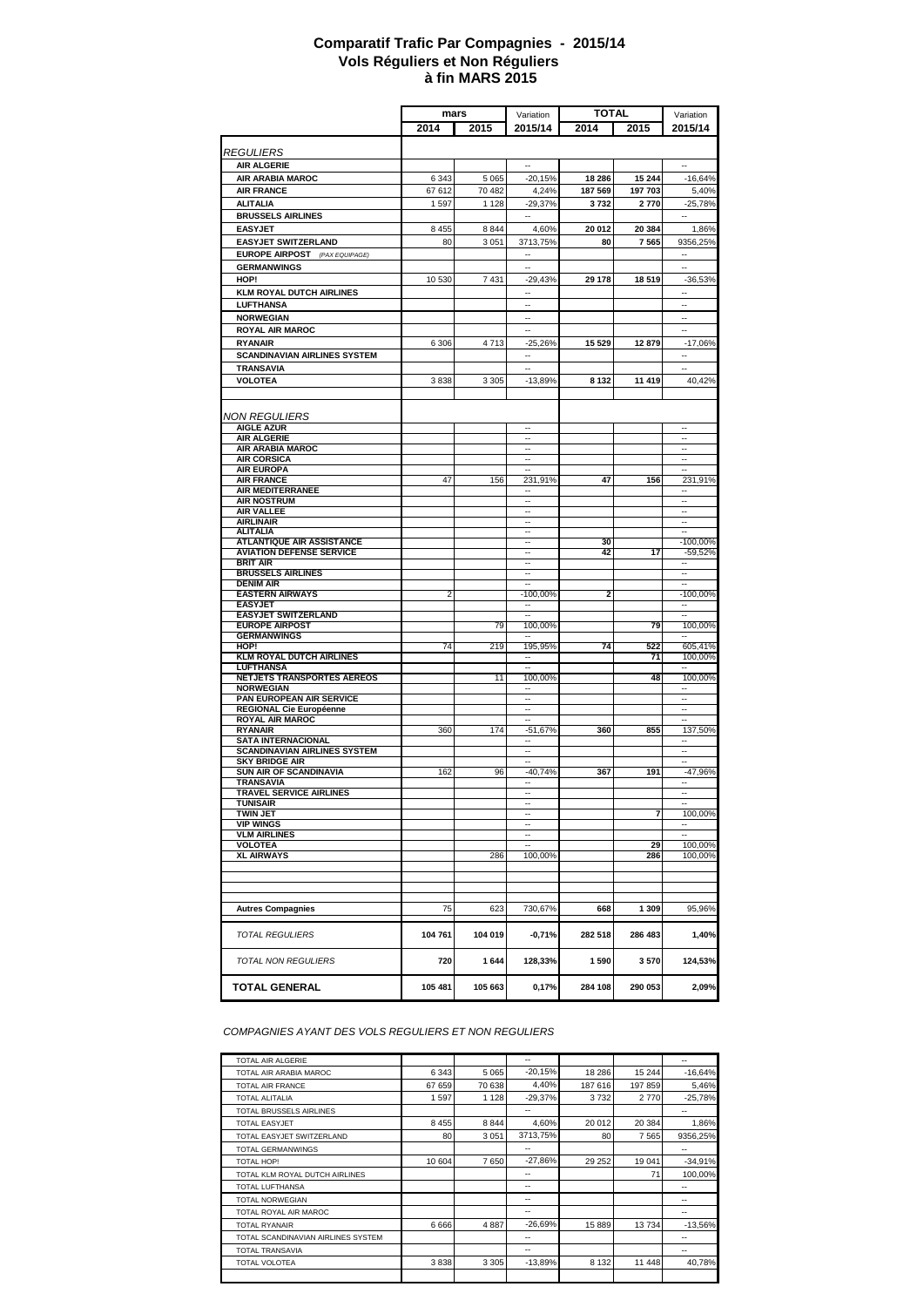### **COMPARATIF TRAFIC PAR DESTINATIONS ET NATIONALITES - 2015/14 à fin MARS 2015**

|                                                       | mars    |         | Variation                              | <b>TOTAL</b> |                         | Variation                                  |
|-------------------------------------------------------|---------|---------|----------------------------------------|--------------|-------------------------|--------------------------------------------|
| <b>VILLES</b>                                         | 2014    | 2015    | 2015/14                                | 2014         | 2015                    | 2015/14                                    |
| <b>PARIS</b><br><b>PARIS Ch Gaulle</b>                | 30795   | 31 039  | 0,79%                                  | 87 135       | 89 961                  | 3.24%                                      |
| <b>PARIS ORLY OUEST (Air France)</b>                  | 36868   | 40 071  | 8,69%                                  | 100 485      | 108 378                 | 7,85%                                      |
| <b>PARIS LE BOURGET</b><br><b>PARIS ORLY (Autres)</b> | 1       | 4<br>80 | 300,00%<br>100,00%                     | 31           | 115<br>178              | 270,97%<br>100.00%                         |
| <b>TOTAL PARIS</b>                                    | 67 664  | 71 194  | 5,22%                                  | 187 651      | 198 632                 | 5,85%                                      |
| <b>NATIONAUX HORS PARIS</b>                           |         |         |                                        |              |                         |                                            |
| <b>AJACCIO</b>                                        |         | 79      | 100,00%                                |              | 79                      | 100,00%                                    |
| <b>BASTIA</b><br><b>BIARRITZ</b>                      |         |         | u.<br>Ξ                                |              | 3                       | 100,00%<br>Ξ.                              |
| <b>BORDEAUX</b>                                       | 76      | 1       | $-98.68%$                              | 76           | 1                       | $-98,68%$                                  |
| <b>BREST</b><br><b>CAEN</b>                           |         |         | ⊷<br>$\sim$                            |              | 35                      | 100,00%                                    |
| <b>CHALON VATRY</b>                                   |         | 64      | 100,00%                                | 56           | 64                      | 14,29%                                     |
| LILLE<br><b>LORIENT</b>                               | 2 4 3 2 |         | $-100.00%$<br>$\overline{\phantom{a}}$ | 6393         | 64<br>60                | $-99,00%$<br>100,00%                       |
| <b>LYON</b>                                           | 1979    | 1617    | $-18,29%$                              | 5645         | 4 2 1 5                 | $-25,33%$                                  |
| <b>METZ NANCY</b><br><b>NANTES</b>                    | 7773    | 8 0 8 3 | $\sim$<br>3,99%                        | 19687        | 62<br>22 655            | 100,00%<br>15,08%                          |
| <b>NICE</b>                                           |         | 33      | 100,00%                                | 148          | 64                      | -56,76%                                    |
| <b>PAU</b><br><b>RENNES</b>                           |         |         | $\overline{a}$<br>--                   | 50           |                         | $-100,00%$                                 |
| <b>ST BRIEUC</b>                                      |         |         | H                                      |              | 70                      | 100,00%                                    |
| <b>STRASBOURG</b>                                     | 2 2 9 0 | 1 0 3 6 | $-54,76%$                              | 5706         | 3 2 1 1                 | $-43,73%$                                  |
|                                                       |         |         |                                        |              |                         |                                            |
| <b>Autres Charters Nat.</b>                           | 63      | 469     | 644,44%                                | 149          | 564                     | 278,52%                                    |
| <b>TOTAL NATIONAUX HORS PARIS</b>                     | 14 613  | 11 382  | $-22,11\%$                             | 37910        | 31 147                  | $-17,84%$                                  |
| <b>TOTAL NATIONAUX</b>                                | 82 277  | 82 576  | 0,36%                                  | 225 561      | 229 779                 | 1,87%                                      |
| <b>EUROPEENS</b>                                      |         |         |                                        |              |                         |                                            |
| <b>AMSTERDAM</b>                                      |         |         | $\overline{\phantom{a}}$               |              | 75                      | 100,00%                                    |
| <b>BALE-MULHOUSE</b><br><b>BIRMINGHAM</b>             | 84      | 3 0 5 1 | 3532,14%<br>۰.                         | 84           | 7565                    | 8905,95%<br>۰.                             |
| <b>BRISTOL</b>                                        |         |         | $\sim$                                 |              |                         | $\sim$                                     |
| <b>BRUXELLES</b><br><b>BUDAPEST</b>                   | 12      | 6       | $-50,00%$<br>$\overline{\phantom{a}}$  | 18           | 6<br>277                | $-66,67%$<br>100,00%                       |
| <b>CARDIFF</b>                                        |         |         | ۰.                                     | 30           |                         | $-100,00%$                                 |
| <b>CHARLEROI</b><br><b>COLOGNE</b>                    | 3801    | 4 2 8 8 | 12,81%                                 | 10 145       | 12454                   | 22,76%                                     |
| <b>COPENHAGUE</b>                                     |         |         |                                        |              |                         |                                            |
| <b>CRACOVIE</b><br><b>DUBLIN</b>                      |         |         | --                                     | 324<br>2     | 542                     | $-100,00%$<br>27000.00%                    |
| <b>DUBROVNIK</b>                                      |         |         |                                        |              |                         |                                            |
| <b>DUSSELDORF</b><br><b>EDIMBOURG</b>                 | 360     | 8       | 100,00%<br>$-100,00%$                  | 360          | $\overline{\mathbf{8}}$ | 100,00%<br>$-100,00%$                      |
| <b>FRANCFORT</b>                                      |         |         | $\sim$                                 |              |                         | $\sim$                                     |
| <b>FRANCFORT HAHN</b><br><b>FUNCHAL</b>               | 2 5 0 5 | 425     | $-83,03%$<br>$\mathbf{u}$              | 5 3 8 4      | 425                     | $-92,11%$<br>$\sim$                        |
| <b>GENEVE</b><br><b>LEEDS</b>                         |         | 6       | 100,00%<br>$\sim$                      | 16           | 25                      | 56,25%<br>$\sim$                           |
| <b>LISBONNE</b>                                       |         |         |                                        |              |                         |                                            |
| <b>LONDRES GATWICK</b><br><b>LONDRES LUTON</b>        | 8 4 5 5 | 8844    | 4.60%<br>$\overline{\phantom{a}}$      | 20 012       | 20 384                  | 1,86%<br>$-100,00%$                        |
| <b>MADRID</b>                                         |         |         | --                                     | 15           |                         | $-100,00%$                                 |
| <b>MALAGA</b><br><b>MALTE</b>                         |         |         | $\sim$<br>$\overline{a}$               |              |                         | $\overline{\phantom{a}}$                   |
| <b>MANCHESTER</b>                                     |         |         | $\sim$                                 |              |                         | $\sim$                                     |
| <b>MUNICH</b><br><b>PALMA</b>                         |         |         | ۰.<br>$\overline{\phantom{a}}$         |              |                         | $\overline{\phantom{a}}$                   |
| <b>PORTO</b>                                          |         |         | $\overline{\phantom{a}}$               |              | 139                     | 100,00%                                    |
| <b>PULA</b><br><b>RHODES</b>                          |         |         | $\overline{\phantom{a}}$<br>۰.         |              |                         | $\sim$<br>$\overline{\phantom{a}}$         |
| <b>ROME FIUMICINO</b>                                 | 1597    | 1 1 2 8 | $-29,37%$                              | 3732         | 2 770                   | $-25,78%$                                  |
| <b>ROTTERDAM</b><br><b>VARSOVIE</b>                   |         | 8       | 100,00%<br>$\overline{a}$              |              | 18                      | 100,00%                                    |
| <b>VENISE</b>                                         |         |         | −−                                     |              | 4                       | 100,00%                                    |
| <b>ZURICH</b>                                         |         |         |                                        |              |                         |                                            |
|                                                       |         |         |                                        |              |                         |                                            |
| <b>Autres Charters Euro.</b>                          | 45      | 257     | 471,11%                                | 127          | 337                     | 165,35%                                    |
| <b>TOTAL EUROPEENS</b>                                | 16859   | 18 021  | 6,89%                                  | 40 256       | 45 029                  | 11,86%                                     |
| <b>INTERNATIONAUX</b>                                 |         |         |                                        |              |                         |                                            |
| <b>AGADIR</b><br><b>ALGER</b>                         |         |         | $\sim$<br>$\sim$                       |              |                         | $\overline{a}$<br>ц.                       |
| <b>CASABLANCA</b>                                     | 2 2 9 1 | 1775    | $-22,52%$                              | 7807         | 5454                    | $-30,14%$                                  |
| <b>DAKAR</b><br><b>DJERBA</b>                         |         |         | --<br>L.                               |              |                         | $\overline{\phantom{a}}$<br>$\overline{a}$ |
| <b>FES</b>                                            | 2536    | 2 3 6 3 | $-6,82%$                               | 6902         | 6818                    | $-1,22%$                                   |
| <b>ISTANBUL</b><br>JEDDAH                             |         |         | $\sim$<br>$\overline{\phantom{a}}$     |              |                         | $\sim$<br>۰.                               |
| <b>MARRAKECH</b>                                      |         |         | $\overline{\phantom{a}}$               |              |                         | $\sim$                                     |
| <b>MONASTIR</b><br><b>NADOR</b>                       | 1516    | 927     | ۰.<br>$-38,85%$                        | 3577         | 2972                    | $\overline{\phantom{a}}$<br>$-16,91%$      |
| <b>ORAN</b>                                           |         |         | --                                     | 3            |                         | $-100,00%$                                 |
| <b>OSLO</b><br><b>OUJDA</b>                           |         |         | $\sim$<br>--                           |              |                         |                                            |
| <b>TANGER</b>                                         |         |         |                                        |              |                         |                                            |
| <b>TUNIS</b>                                          |         |         | $-50,00%$                              | 2            |                         | $-50,00%$                                  |
|                                                       |         |         |                                        |              |                         |                                            |
| <b>Autres Charters Inter.</b>                         |         |         | u.                                     |              |                         | ш,                                         |
| <b>TOTAL INTERNATIONAUX</b>                           | 6345    | 5066    | -20,16%                                | 18 291       | 15 245                  | $-16,65%$                                  |
| <b>TOTAL</b>                                          | 105 481 | 105 663 | 0,17%                                  | 284 108      | 290 053                 | 2,09%                                      |